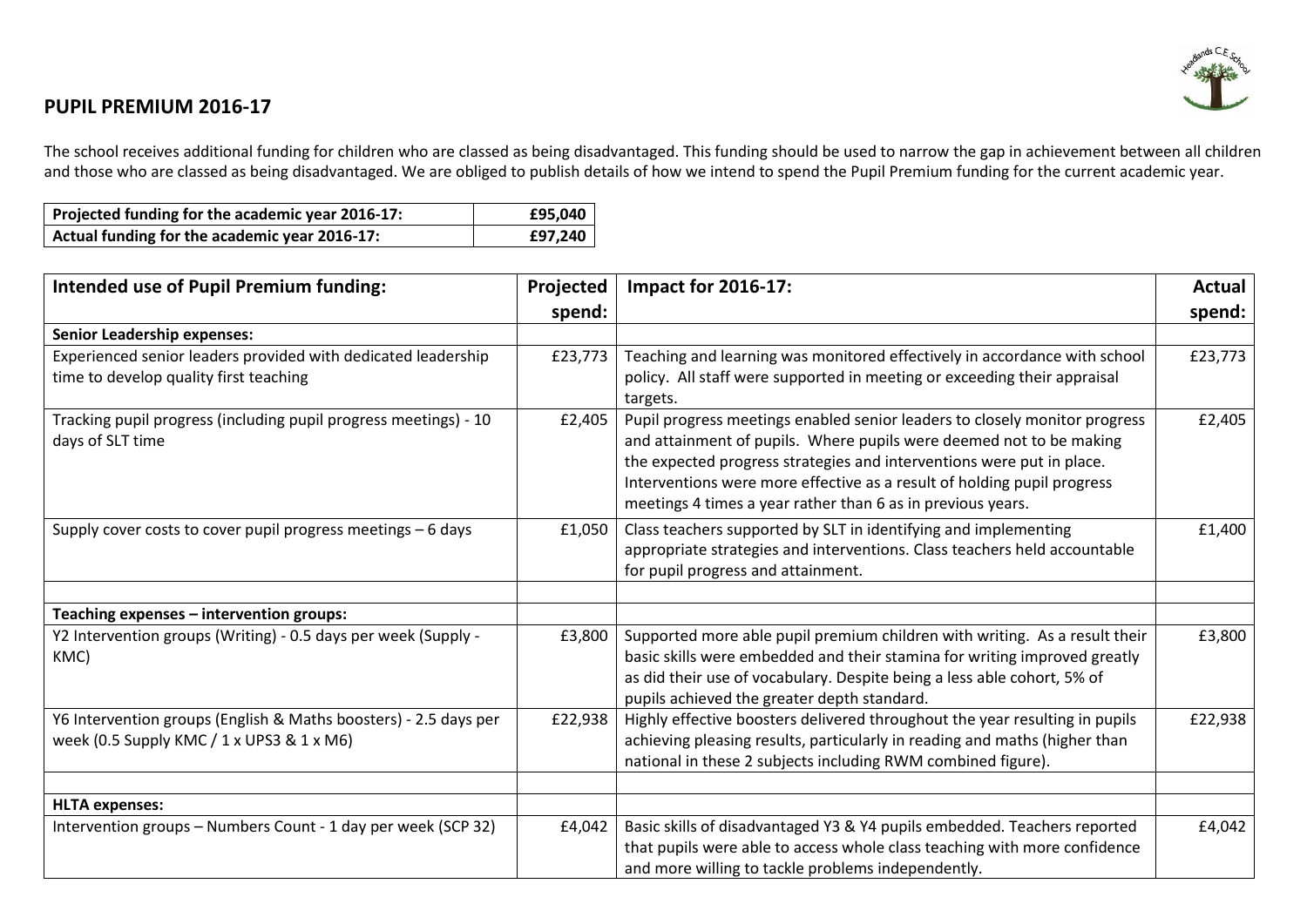| Y2 Intervention groups - 2.5 days per week (SCP 29)                                            | £9,371 | Y2 class sizes reduced which enabled class teachers and the HLTA to<br>personalise learning and target vulnerable pupils.                                                                                                                                            | £9,371 |
|------------------------------------------------------------------------------------------------|--------|----------------------------------------------------------------------------------------------------------------------------------------------------------------------------------------------------------------------------------------------------------------------|--------|
| SENDCO support - 1 day per week (SCP 29)                                                       | £3,748 | HLTA supported SENDCO with administrative duties which included liaising<br>with a number of external professionals and parents. Consequently<br>vulnerable pupils received support appropriate to need and were able to<br>secure good levels of personal progress. | £3,748 |
| Teaching assistant - intervention groups:                                                      |        |                                                                                                                                                                                                                                                                      |        |
| Project X Code - KS2 - 2 days per week (SCP 18)                                                | £4,275 | Comprehension skills of pupils improved greatly and pupils more engaged.                                                                                                                                                                                             | £4,275 |
| 1 <sup>st</sup> Class @ Writing - 1 day per week (SCP18)                                       | £2,138 | Disadvantaged boys benefitted greatly. Improvements in handwriting were<br>particularly noticeable. Class teachers noted that pupils' enthusiasm during<br>whole class writing tasks                                                                                 | £2,138 |
| 1 <sup>st</sup> Class @ Number 2 - 1.2 days per week (SCP 21) Andrea                           | £2,857 | Basic calculation skills were a key focus and pupils demonstrated they<br>were able to apply these with more independence.                                                                                                                                           | £2,857 |
| 1 <sup>st</sup> Class @ Number 1 - 1.2 days per week (SCP 21)                                  | £2,857 | Basic calculation skills were a key focus and pupils demonstrated they<br>were able to apply these with more independence.                                                                                                                                           | £2,857 |
| Dyslexikit & Toe by Toe - 1 day per week (SCP 17)                                              | £2,096 | Vulnerable pupils benefitted from extra support with basis reading and<br>fluency increased. KS2 pupils engaged more readily with the Accelerated<br>Reading Scheme.                                                                                                 | £2,096 |
|                                                                                                |        |                                                                                                                                                                                                                                                                      |        |
| Courses for intervention/quality first teaching:                                               |        |                                                                                                                                                                                                                                                                      |        |
| Project x Code - Reading intervention for Y2-Y6 - Teaching                                     | £740   | A teaching assistant was upskilled to enable the intervention to take place.                                                                                                                                                                                         | £740   |
| assistant / Teacher supporting                                                                 |        | School now has the capacity to deliver the intervention in both KS1 & KS2.                                                                                                                                                                                           |        |
| Dragon Hunters - Writing intervention for Y4 & Y5 - Teaching<br>assistant / Teacher supporting | £850   | A teaching assistant was upskilled to enable the intervention to take place.                                                                                                                                                                                         | £850   |
| Reading inference training - Intervention at KS2 - Teaching<br>assistant                       | £300   | A teaching assistant was upskilled to enable the intervention to take place.                                                                                                                                                                                         | £300   |
| Understanding the EYFS $-$ 2 x Teaching assistant                                              | £540   | During learning walks carried out by SLT it was recognised that the 2<br>trained members of staff were now equipped to support learning more<br>effectively in EYFS.                                                                                                 | £540   |
| Introduction to Phonics - 2 x Teaching assistant + NQT                                         | £540   | During learning walks carried out by SLT it was recognised that the 3<br>trained members of staff were now delivering phonics sessions with more<br>confidence.                                                                                                      | £540   |
| A Focus on Assessment in the EYFS - Teaching assistant                                         | £170   | A teaching assistant was upskilled to enable them to carry out long and<br>short observations in EYFS thus they were more able to accurately identify<br>pupils' next steps.                                                                                         | £170   |
| <b>Pastoral courses:</b>                                                                       |        |                                                                                                                                                                                                                                                                      |        |
| Counselling Concepts - Level 2 - Teaching assistant                                            | £270   | Teaching assistant successfully upskilled to enable her to deliver<br>appropriate emotional support to pupils in 2017-18.                                                                                                                                            | £281   |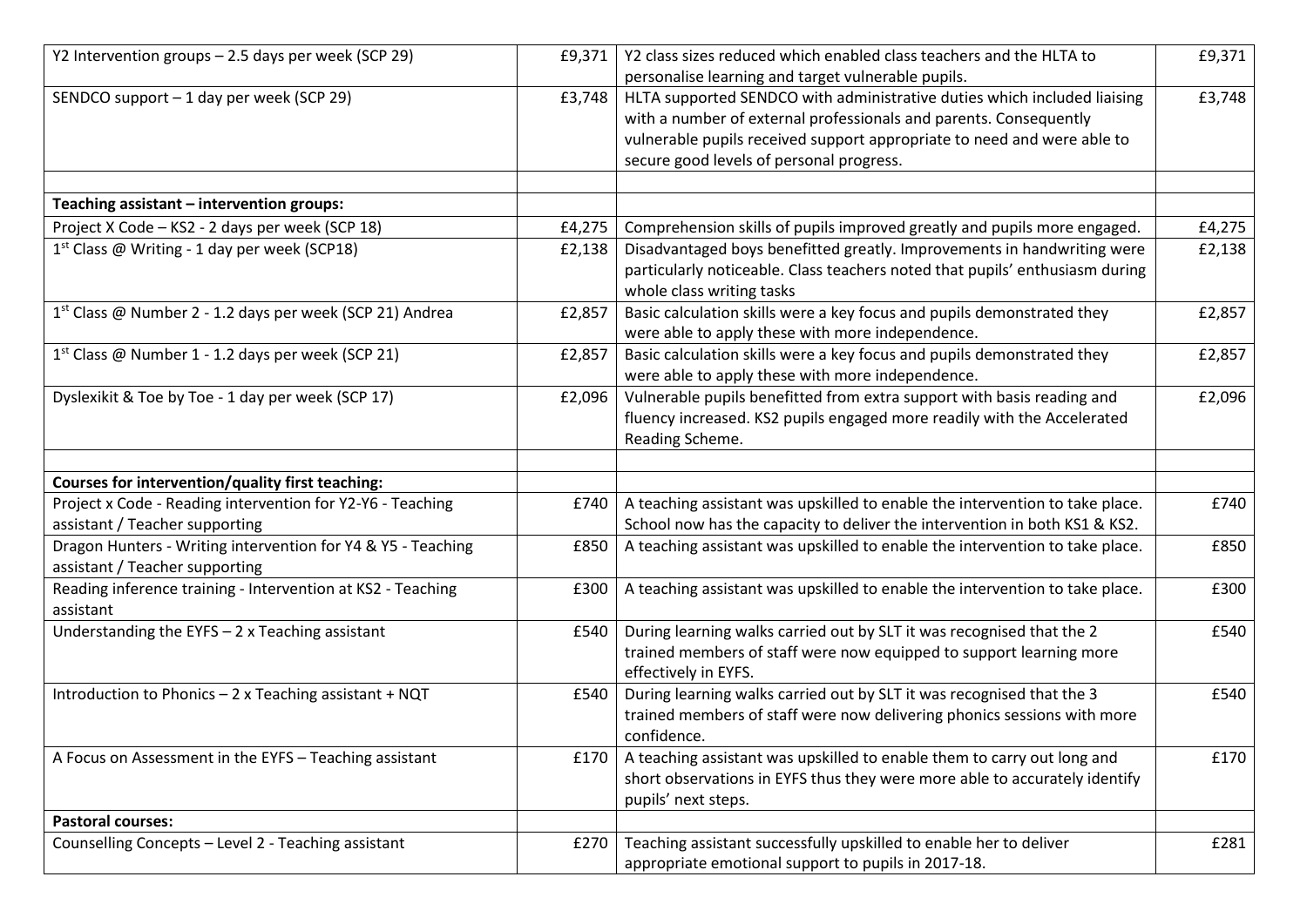| Level 3 Certificate in Counselling Skills -Teaching assistant                      | £800   | Teaching assistant successfully upskilled to enable her to deliver                                                                                   | £811   |
|------------------------------------------------------------------------------------|--------|------------------------------------------------------------------------------------------------------------------------------------------------------|--------|
|                                                                                    |        | appropriate emotional support to pupils in 2017-18.                                                                                                  |        |
|                                                                                    |        |                                                                                                                                                      |        |
| Literacy consultancy:                                                              |        |                                                                                                                                                      |        |
| Bought-in Professional Services from Kirklees - Developing                         | £190   | Staff reported they felt more confident in delivering grammar lessons and                                                                            | £190   |
| grammar                                                                            |        | were able to draw on a broader bank of resources to deliver fun,                                                                                     |        |
|                                                                                    |        | interactive lessons.                                                                                                                                 |        |
| Bought-in professional services - Literary consultant (Literacy                    | £700   | After attending 2 English twilights staff's knowledge and understanding of                                                                           | £770   |
| Shed)                                                                              |        | visual literacy was developed and the SLT observed a number of highly                                                                                |        |
|                                                                                    |        | engaging lessons incorporating new ideas. Pupils were very engaged by the                                                                            |        |
|                                                                                    |        | video clips and asked to view them repeatedly.                                                                                                       |        |
|                                                                                    |        |                                                                                                                                                      |        |
| <b>Resources:</b>                                                                  |        |                                                                                                                                                      |        |
| Subscription to Phonics Play & phonics resources - Development                     | £100   | Pupils very engaged during lessons and stimulated by the online resources.                                                                           | £100   |
| of phonics skills                                                                  |        |                                                                                                                                                      |        |
| MyMaths subscription - Resource to support on-line learning at                     | £265   | Pupils more readily accessing homework tasks and embedding previous                                                                                  |        |
| school and at home-                                                                |        | learning. Parents also more engaged in supporting learning at home.                                                                                  |        |
| IDL - Dyslexia/spelling strategies                                                 | £50    | Pupils basic spelling/sentence construction skills developed at a                                                                                    | £50    |
|                                                                                    |        | personalised level. Pupils excited to engage with this support and take                                                                              |        |
|                                                                                    |        | accountability for their own progress through the levels.                                                                                            |        |
| Grammar & Spelling Bug - Online resource to enhance SPAG                           | £350   | Online resources enabled teachers to deliver SPaG content in a variety of                                                                            | £375   |
| lessons                                                                            |        | ways. Pupils stimulated by the online resources and engaging more readily                                                                            |        |
|                                                                                    |        | with sessions.                                                                                                                                       |        |
| Assessment & tracking pupil progress:                                              |        |                                                                                                                                                      |        |
|                                                                                    |        |                                                                                                                                                      |        |
| Percentage of subscription to EYFS & Primary Target Tracker-<br>0.25 of total cost | £250   | Target Tracker provided the data necessary for half termly pupil progress                                                                            | £250   |
|                                                                                    |        | meetings to take place - underperforming pupils were identified more<br>quickly and effectively and intervention strategies put into place. Progress |        |
|                                                                                    |        | of more and less able disadvantaged pupils was carefully tracked.                                                                                    |        |
| Maths, reading & SPaG assessment materials                                         |        | Materials used to support ongoing teacher assessment and provided                                                                                    | £996   |
|                                                                                    | £900   |                                                                                                                                                      |        |
|                                                                                    |        | opportunities for pupils to independently demonstrate their knowledge.                                                                               |        |
| <b>Pastoral Support:</b>                                                           |        |                                                                                                                                                      |        |
| School Uniform - School sweatshirt provided for each FSM child                     | £350   | Pupils felt part of the whole school community and families supported                                                                                | £401   |
|                                                                                    |        | financially.                                                                                                                                         |        |
| FSM milk for KS2                                                                   | £1,700 | Basic health needs met and families supported financially.                                                                                           | £1,998 |
|                                                                                    |        |                                                                                                                                                      |        |